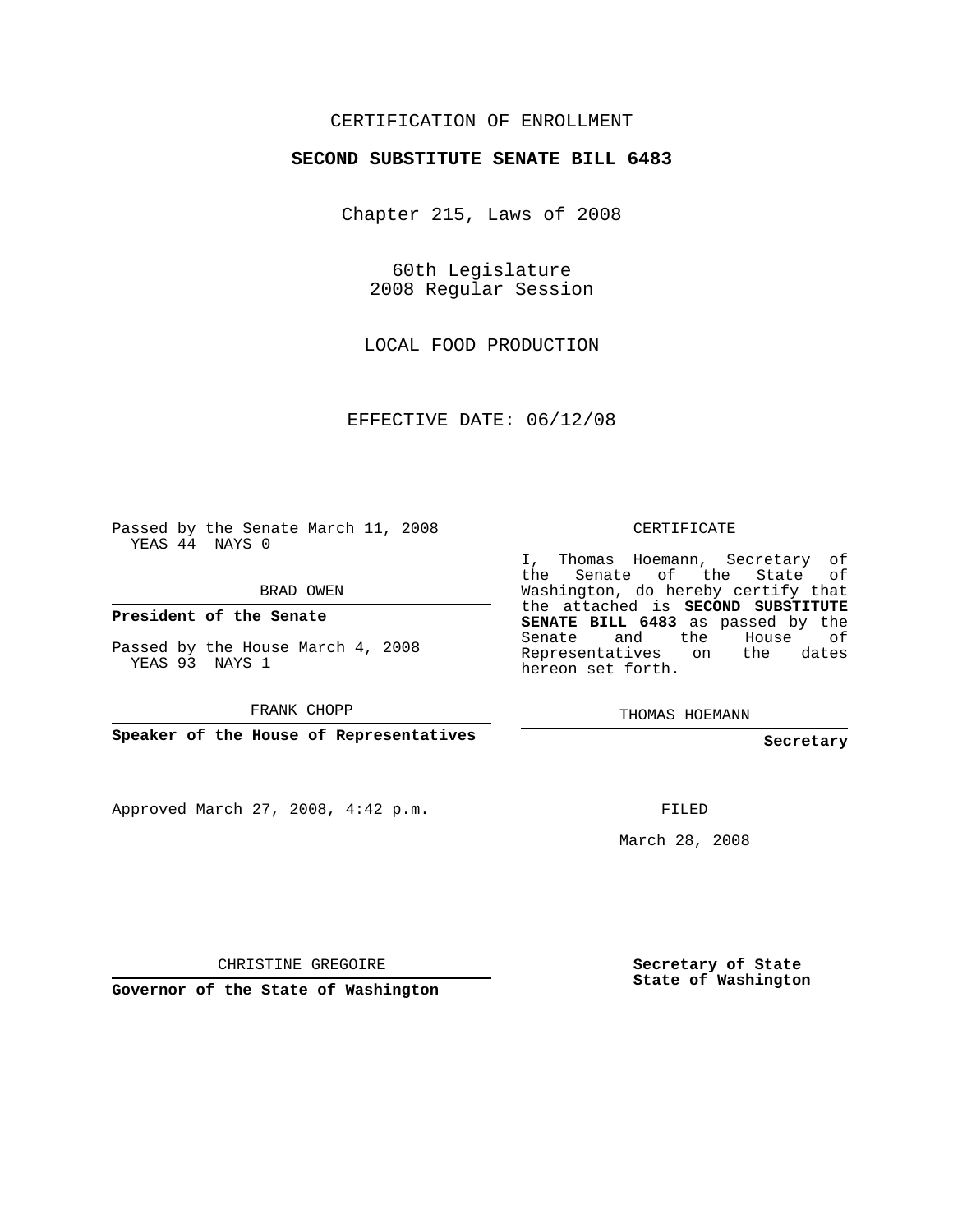# **SECOND SUBSTITUTE SENATE BILL 6483** \_\_\_\_\_\_\_\_\_\_\_\_\_\_\_\_\_\_\_\_\_\_\_\_\_\_\_\_\_\_\_\_\_\_\_\_\_\_\_\_\_\_\_\_\_

\_\_\_\_\_\_\_\_\_\_\_\_\_\_\_\_\_\_\_\_\_\_\_\_\_\_\_\_\_\_\_\_\_\_\_\_\_\_\_\_\_\_\_\_\_

### AS AMENDED BY THE HOUSE

Passed Legislature - 2008 Regular Session

# **State of Washington 60th Legislature 2008 Regular Session**

**By** Senate Ways & Means (originally sponsored by Senators Hatfield, Honeyford, Rasmussen, Haugen, Swecker, Tom, Morton, Rockefeller, Fraser, Hargrove, Keiser, Kohl-Welles, Brandland, Kilmer, Shin, McDermott, Kauffman, Murray, Hobbs, Kastama, Fairley, Pridemore, Regala, McAuliffe, Jacobsen, Kline, Brown, Franklin, Hewitt, Spanel, Parlette, Oemig, and Roach)

READ FIRST TIME 02/12/08.

 AN ACT Relating to local food production; amending RCW 43.19.1906; reenacting and amending RCW 43.19.1905 and 28A.335.190; adding a new section to chapter 15.64 RCW; adding a new section to chapter 28A.235 RCW; adding a new section to chapter 28A.320 RCW; adding a new section to chapter 43.70 RCW; creating new sections; repealing RCW 43.19.706; and providing expiration dates.

7 BE IT ENACTED BY THE LEGISLATURE OF THE STATE OF WASHINGTON:

 NEW SECTION. **Sec. 1.** FINDINGS AND INTENT. (1) The legislature recognizes that the benefits of local food production include stewardship of working agricultural lands; direct and indirect jobs in agricultural production, food processing, tourism, and support industries; energy conservation and greenhouse gas reductions; and increased food security through access to locally grown foods.

 (2) The legislature finds there is a direct correlation between adequate nutrition and a child's development and school performance. Children who are hungry or malnourished are at risk of lower achievement in school.

18 (3) The legislature further finds that adequate nutrition is also 19 necessary for the physical health of adults, and that some communities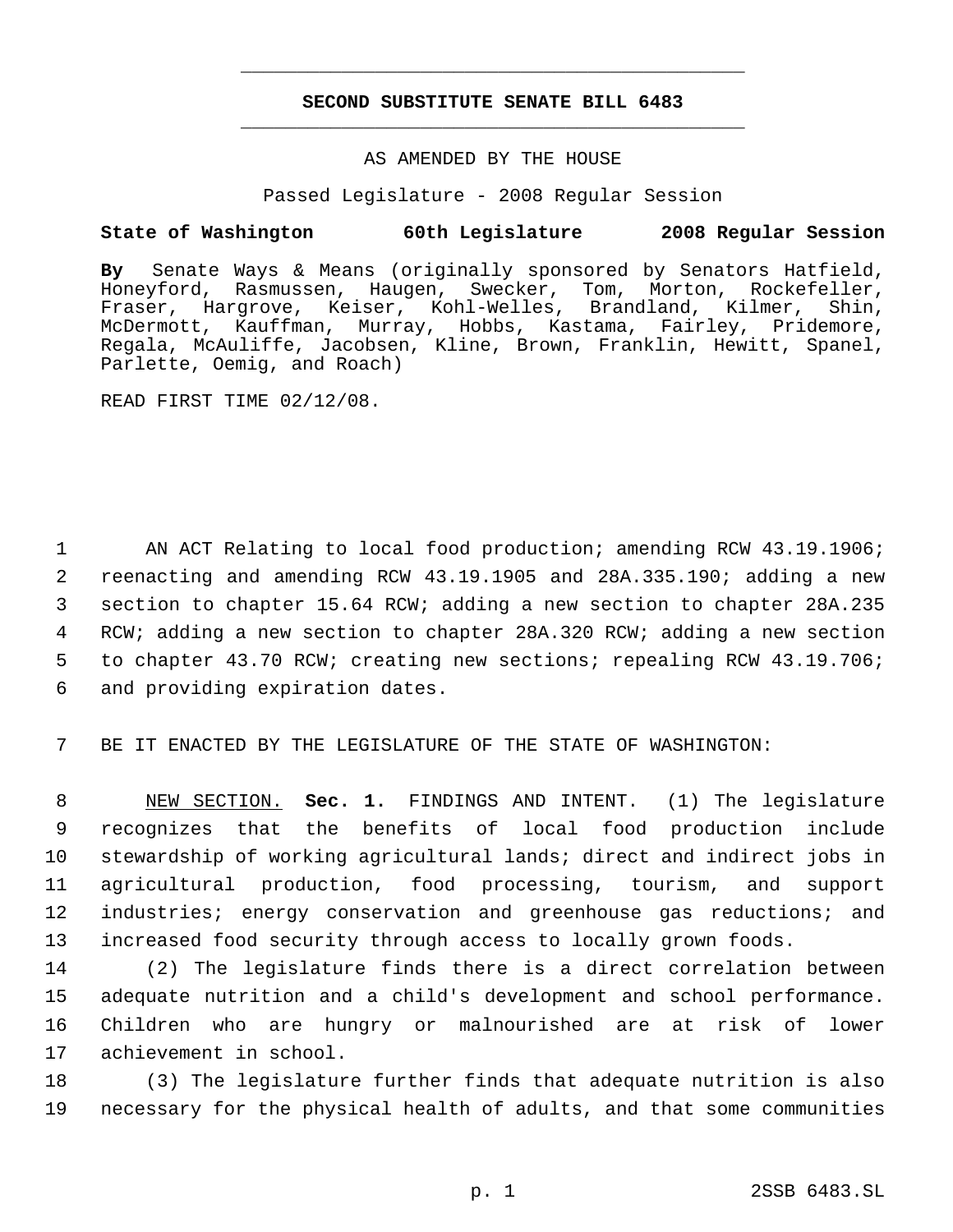have limited access to healthy fruits and vegetables and quality meat and dairy products, a lack of which may lead to high rates of diet- related diseases.

 (4) The legislature believes that expanding market opportunities for Washington farmers will preserve and strengthen local food production and increase the already significant contribution that agriculture makes to the state and local economies.

 (5) The legislature finds that the state's existing procurement requirements and practices may inhibit the purchase of locally produced food.

 (6) The legislature intends that the local farms-healthy kids act strengthen the connections between the state's agricultural industry and the state's food procurement procedures in order to expand local agricultural markets, improve the nutrition of children and other at-risk consumers, and have a positive impact on the environment.

 NEW SECTION. **Sec. 2.** A new section is added to chapter 15.64 RCW to read as follows:

 FARM-TO-SCHOOL PROGRAM. (1) A farm-to-school program is created within the department to facilitate increased procurement of Washington grown food by schools.

 (2) The department, in consultation with the department of health, the office of the superintendent of public instruction, the department of general administration, and Washington State University, shall, in order of priority:

 (a) Identify and develop policies and procedures to implement and evaluate the farm-to-school program, including coordinating with school procurement officials, buying cooperatives, and other appropriate organizations to develop uniform procurement procedures and materials, and practical recommendations to facilitate the purchase of Washington grown food by the common schools. These policies, procedures, and recommendations shall be made available to school districts to adopt at their discretion;

 (b) Assist food producers, distributors, and food brokers to market Washington grown food to schools by informing them of food procurement opportunities, bid procedures, school purchasing criteria, and other requirements;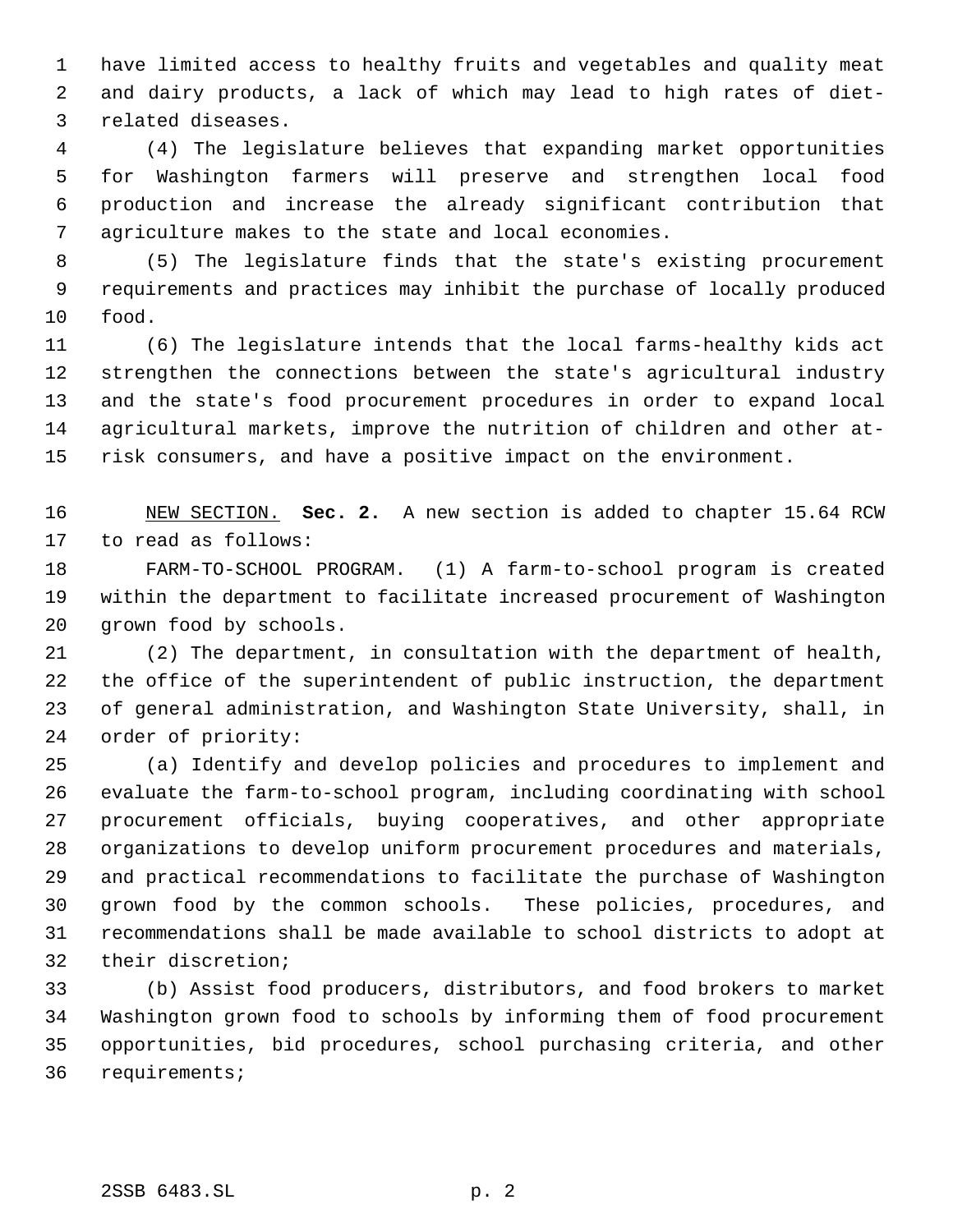(c) Assist schools in connecting with local producers by informing them of the sources and availability of Washington grown food as well as the nutritional, environmental, and economic benefits of purchasing Washington grown food;

 (d) Identify and recommend mechanisms that will increase the predictability of sales for producers and the adequacy of supply for purchasers;

 (e) Identify and make available existing curricula, programs and publications that educate students on the nutritional, environmental, 10 and economic benefits of preparing and consuming locally grown food;

 (f) Support efforts to advance other farm-to-school connections 12 such as school gardens or farms and farm visits; and

 (g) As resources allow, seek additional funds to leverage state expenditures.

 (3) The department in cooperation with the office of the superintendent of public instruction shall collect data on the activities conducted pursuant to this act and communicate such data biennially to the appropriate committees of the legislature beginning November 15, 2009. Data collected may include the numbers of schools and farms participating and any increases in the procurement of Washington grown food by the common schools.

 (4) As used in this section, RCW 43.19.1905, 43.19.1906, 28A.335.190, and section 3 of this act, "Washington grown" means grown and packed or processed in Washington.

 NEW SECTION. **Sec. 3.** A new section is added to chapter 28A.235 RCW to read as follows:

 WASHINGTON GROWN FRESH FRUIT AND VEGETABLE GRANTS. (1) The Washington grown fresh fruit and vegetable grant program is created in the office of the superintendent of public instruction. The purpose of the program is to facilitate consumption of Washington grown nutritious snacks in order to improve student health and expand the market for locally grown fresh produce.

 (2) For purposes of this section, "fresh fruit and vegetables" includes perishable produce that is unprocessed, minimally processed, frozen, dried, or otherwise prepared, stored, and handled to maintain its fresh nature while providing convenience to the user. Producing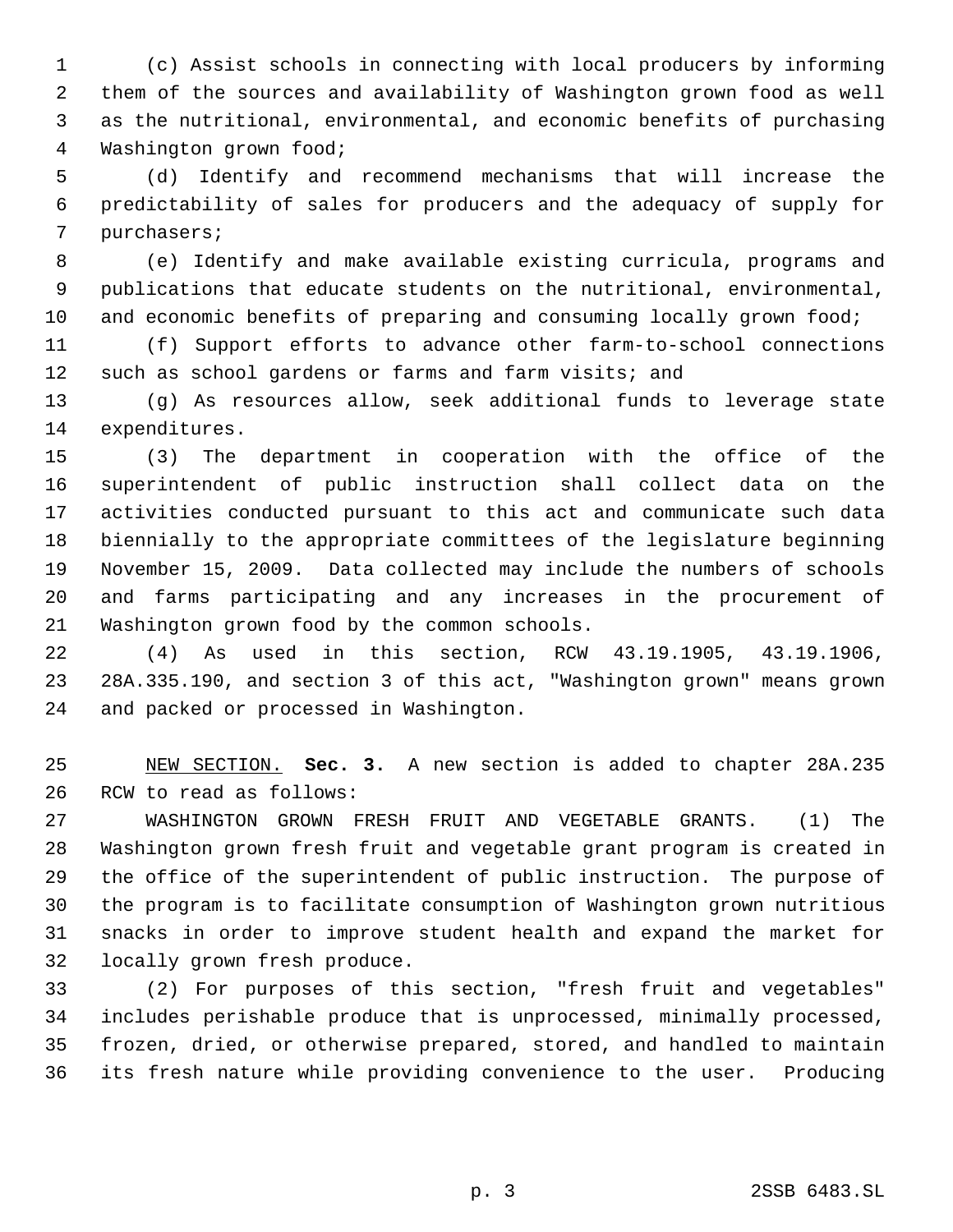minimally processed food involves cleaning, washing, cutting, or portioning.

 (3) The program shall increase the number of school children with access to Washington grown fresh fruits and vegetables and shall be modeled after the United States department of agriculture fresh fruit and vegetable program, as described in 42 U.S.C. Sec. 1769(g). Schools receiving funds under the federal program are not eligible for grants under the Washington grown fresh fruit and vegetable grant program.

 (4)(a) To the extent that state funds are appropriated specifically for this purpose, the office of the superintendent of public instruction shall solicit applications, conduct a competitive process, and make one or two-year grants to a mix of urban and rural schools to enable eligible schools to provide free Washington grown fresh fruits 14 and vegetables throughout the school day.

 (b) When evaluating applications and selecting grantees, the superintendent of public instruction shall consider and prioritize the following factors:

 (i) The applicant's plan for ensuring the use of Washington grown fruits and vegetables within the program;

 (ii) The applicant's plan for incorporating nutrition, agricultural stewardship education, and environmental education into the snack program;

 (iii) The applicant's plan for establishing partnerships with state, local, and private entities to further the program's objectives, such as helping the school acquire, handle, store, and distribute Washington grown fresh fruits and vegetables.

 (5)(a) The office of the superintendent of public instruction shall give funding priority to applicant schools with any of grades kindergarten through eight that: Participate in the national school lunch program and have fifty percent or more of their students eligible for free or reduced price meals under the federal national school lunch act, 42 U.S.C. Sec. 1751 et seq.

 (b) If any funds remain after all eligible priority applicant schools have been awarded grants, the office of the superintendent of public instruction may award grants to applicant schools having less than fifty percent of the students eligible for free or reduced price meals.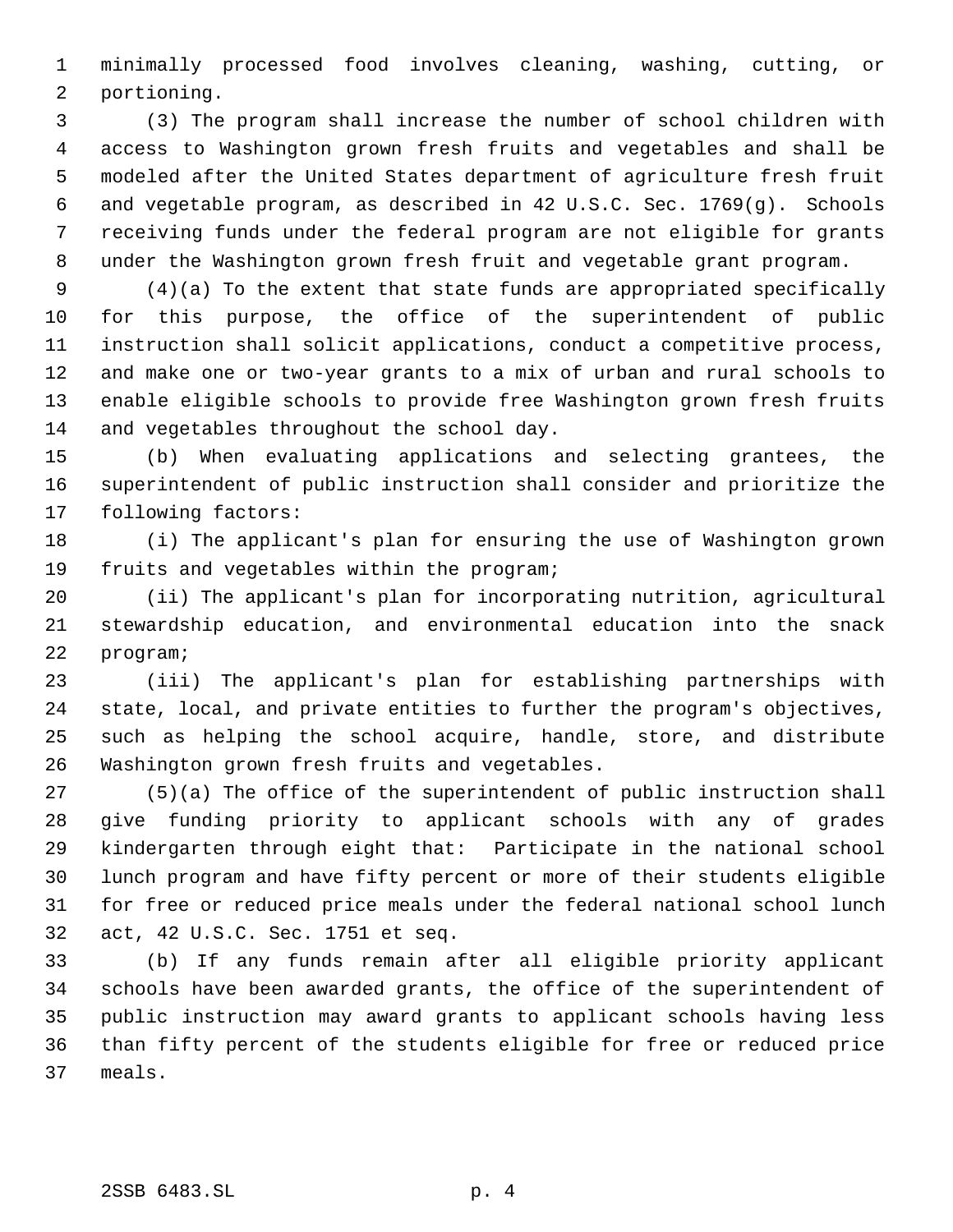(6) The office of the superintendent of public instruction may adopt rules to carry out the grant program.

 (7) With assistance from the Washington department of agriculture, the office of the superintendent of public instruction shall develop and track specific, quantifiable outcome measures of the grant program such as the number of students served by the program, the dollar value of purchases of Washington grown fruits and vegetables resulting from the program, and development of state, local, and private partnerships that extend beyond the cafeteria.

 (8) As used in this section, "Washington grown" has the definition in section 2 of this act.

 **Sec. 4.** RCW 43.19.1905 and 2002 c 299 s 5 and 2002 c 285 s 1 are each reenacted and amended to read as follows:

 (1) The director of general administration shall establish overall state policy for compliance by all state agencies, including educational institutions, regarding the following purchasing and material control functions:

18  $((+1))$   $(a)$  Development of a state commodity coding system, including common stock numbers for items maintained in stores for reissue;

21  $((+2))$  (b) Determination where consolidations, closures, or additions of stores operated by state agencies and educational institutions should be initiated;

24  $((+3))$  (c) Institution of standard criteria for determination of 25 when and where an item in the state supply system should be stocked;

26 ( $(\frac{4}{4})$ ) (d) Establishment of stock levels to be maintained in state 27 stores, and formulation of standards for replenishment of stock;

 $((+5))$  (e) Formulation of an overall distribution and redistribution system for stock items which establishes sources of supply support for all agencies, including interagency supply support;

 $((6))$  (f) Determination of what function data processing equipment, including remote terminals, shall perform in statewide purchasing and material control for improvement of service and promotion of economy;

35  $((+7)$ ) (q) Standardization of records and forms used statewide for supply system activities involving purchasing, receiving, inspecting, storing, requisitioning, and issuing functions, including a standard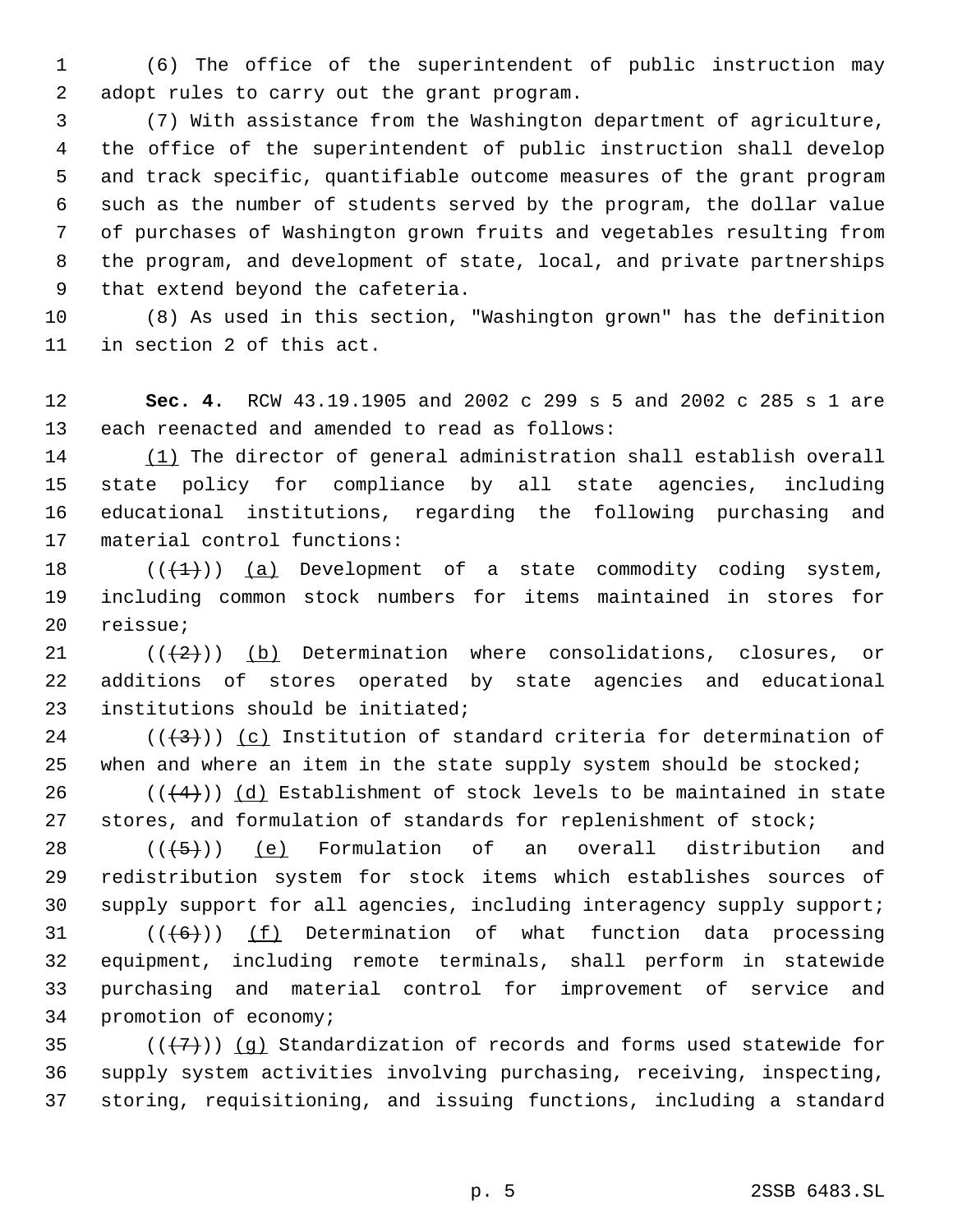notification form for state agencies to report cost-effective direct purchases, which shall at least identify the price of the goods as available through the division of purchasing, the price of the goods as available from the alternative source, the total savings, and the signature of the notifying agency's director or the director's designee;

 ( $(\langle 48 \rangle)$ ) (h) Screening of supplies, material, and equipment excess to the requirements of one agency for overall state need before sale as surplus;

 $((+9))$  (i) Establishment of warehouse operation and storage standards to achieve uniform, effective, and economical stores operations;

13  $((+10))$  (j) Establishment of time limit standards for the issuing of material in store and for processing requisitions requiring purchase;

 $((+1)^2)$  (k) Formulation of criteria for determining when centralized rather than decentralized purchasing shall be used to obtain maximum benefit of volume buying of identical or similar items, 19 including procurement from federal supply sources;

20  $((+12))$   $(1)$  Development of criteria for use of leased, rather than state owned, warehouse space based on relative cost and accessibility;

 (( $(13)$ )) (m) Institution of standard criteria for purchase and placement of state furnished materials, carpeting, furniture, fixtures, and nonfixed equipment, in newly constructed or renovated state buildings;

26  $((+14))$  (n) Determination of how transportation costs incurred by the state for materials, supplies, services, and equipment can be reduced by improved freight and traffic coordination and control;

29 ( $(\overline{+15})$ ) (o) Establishment of a formal certification program for state employees who are authorized to perform purchasing functions as agents for the state under the provisions of chapter 43.19 RCW;

 (( $(16)$ )) (p) Development of performance measures for the reduction of total overall expense for material, supplies, equipment, and services used each biennium by the state;

 $((+17))$   $(q)$  Establishment of a standard system for all state organizations to record and report dollar savings and cost avoidance which are attributable to the establishment and implementation of improved purchasing and material control procedures;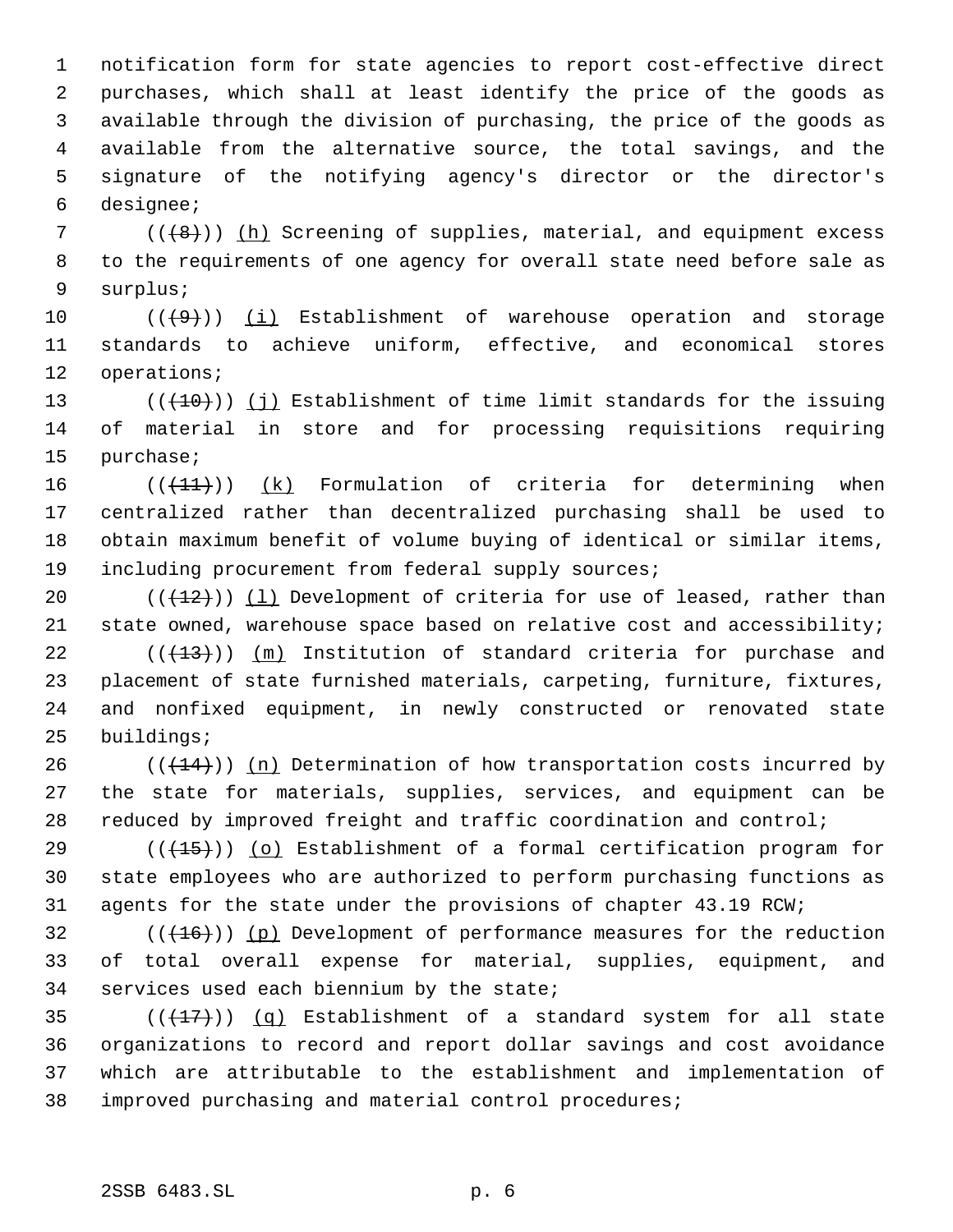1 (( $\left(\frac{18}{18}\right)$ ) (r) Development of procedures for mutual and voluntary cooperation between state agencies, including educational institutions, and political subdivisions for exchange of purchasing and material control services;

5 (( $(19)$ )) (s) Resolution of all other purchasing and material matters which require the establishment of overall statewide policy for 7 effective and economical supply management;

 $((+20))$  (t) Development of guidelines and criteria for the purchase of vehicles, high gas mileage vehicles, alternate vehicle fuels and systems, equipment, and materials that reduce overall energy- related costs and energy use by the state, including investigations into all opportunities to aggregate the purchasing of clean technologies by state and local governments, and including the requirement that new passenger vehicles purchased by the state meet the minimum standards for passenger automobile fuel economy established by the United States secretary of transportation pursuant to the energy 17 policy and conservation act (15 U.S.C. Sec. 2002);

 $((+21))$  (u) Development of goals for state use of recycled or environmentally preferable products through specifications for products and services, processes for requests for proposals and requests for 21 qualifications, contractor selection, and contract negotiations<sub>i</sub>

 (v) Development of food procurement procedures and materials that 23 encourage and facilitate the purchase of Washington grown food by state agencies and institutions to the maximum extent practicable and consistent with international trade agreement commitments; and

 (w) Development of policies requiring all food contracts to include 27 a plan to maximize to the extent practicable and consistent with international trade agreement commitments the availability of Washington grown food purchased through the contract.

 (2) As used in this section, "Washington grown" has the definition in section 2 of this act.

 **Sec. 5.** RCW 43.19.1906 and 2006 c 363 s 1 are each amended to read as follows:

 Insofar as practicable, all purchases and sales shall be based on competitive bids, and a formal sealed, electronic, or web-based bid procedure, subject to RCW 43.19.1911, shall be used as standard procedure for all purchases and contracts for purchases and sales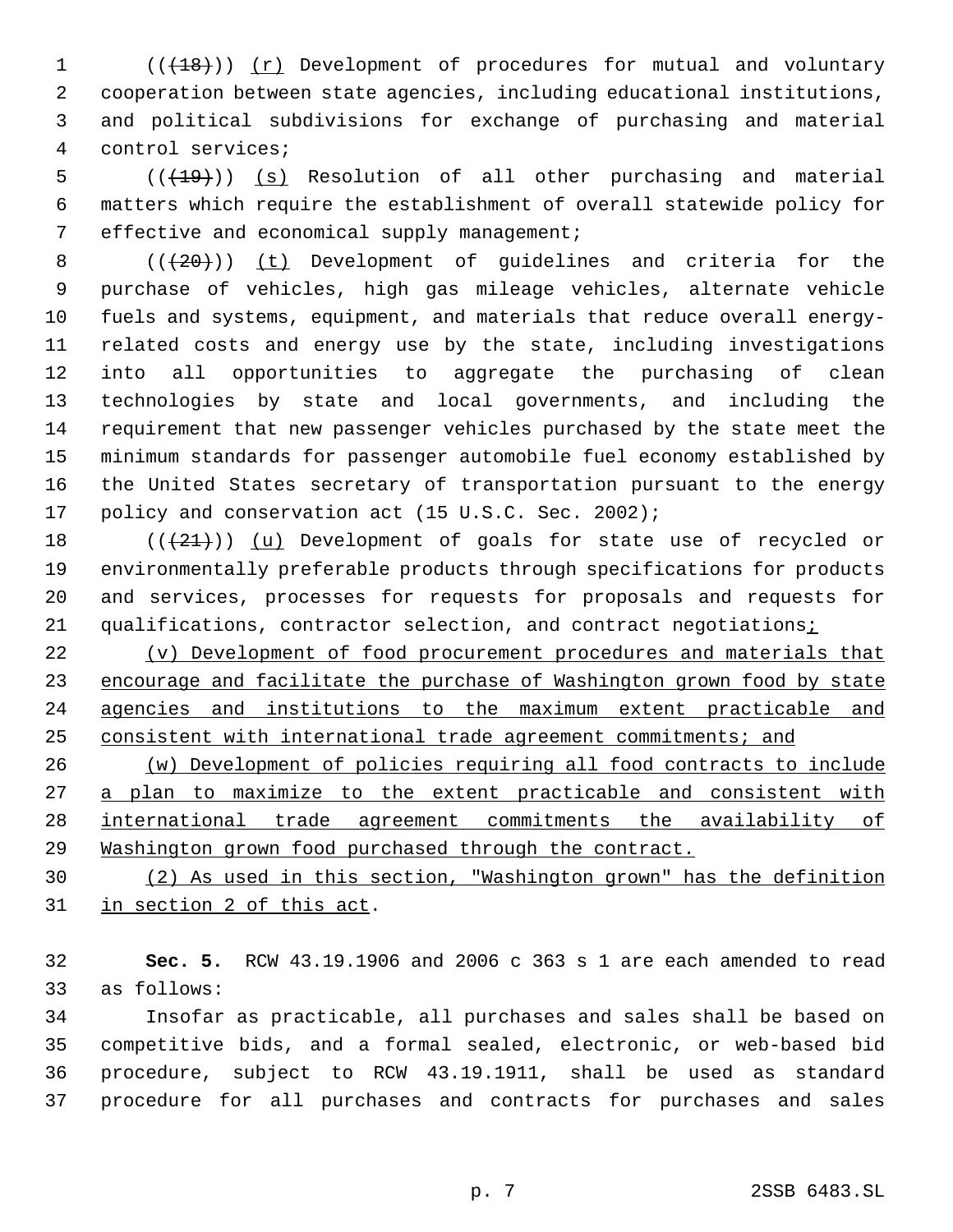executed by the state purchasing and material control director and under the powers granted by RCW 43.19.190 through 43.19.1939. This requirement also applies to purchases and contracts for purchases and sales executed by agencies, including educational institutions, under delegated authority granted in accordance with provisions of RCW 43.19.190 or under RCW 28B.10.029. However, formal sealed, electronic, or web-based competitive bidding is not necessary for:

 (1) Emergency purchases made pursuant to RCW 43.19.200 if the sealed bidding procedure would prevent or hinder the emergency from being met appropriately;

 (2) Purchases not exceeding thirty-five thousand dollars, or subsequent limits as calculated by the office of financial management: PROVIDED, That the state director of general administration shall establish procedures to assure that purchases made by or on behalf of the various state agencies shall not be made so as to avoid the thirty- five thousand dollar bid limitation, or subsequent bid limitations as calculated by the office of financial management: PROVIDED FURTHER, That the state purchasing and material control director is authorized to reduce the formal sealed bid limits of thirty-five thousand dollars, or subsequent limits as calculated by the office of financial management, to a lower dollar amount for purchases by individual state agencies if considered necessary to maintain full disclosure of competitive procurement or otherwise to achieve overall state efficiency and economy in purchasing and material control. Quotations from three thousand dollars to thirty-five thousand dollars, or subsequent limits as calculated by the office of financial management, shall be secured from at least three vendors to assure establishment of a competitive price and may be obtained by telephone or written quotations, or both. The agency shall invite at least one quotation each from a certified minority and a certified women-owned vendor who shall otherwise qualify to perform such work. Immediately after the award is made, the bid quotations obtained shall be recorded and open to public inspection and shall be available by telephone inquiry. A record of competition for all such purchases from three thousand dollars to thirty-five thousand dollars, or subsequent limits as calculated by the office of financial management, shall be documented for audit purposes. Purchases up to three thousand dollars may be made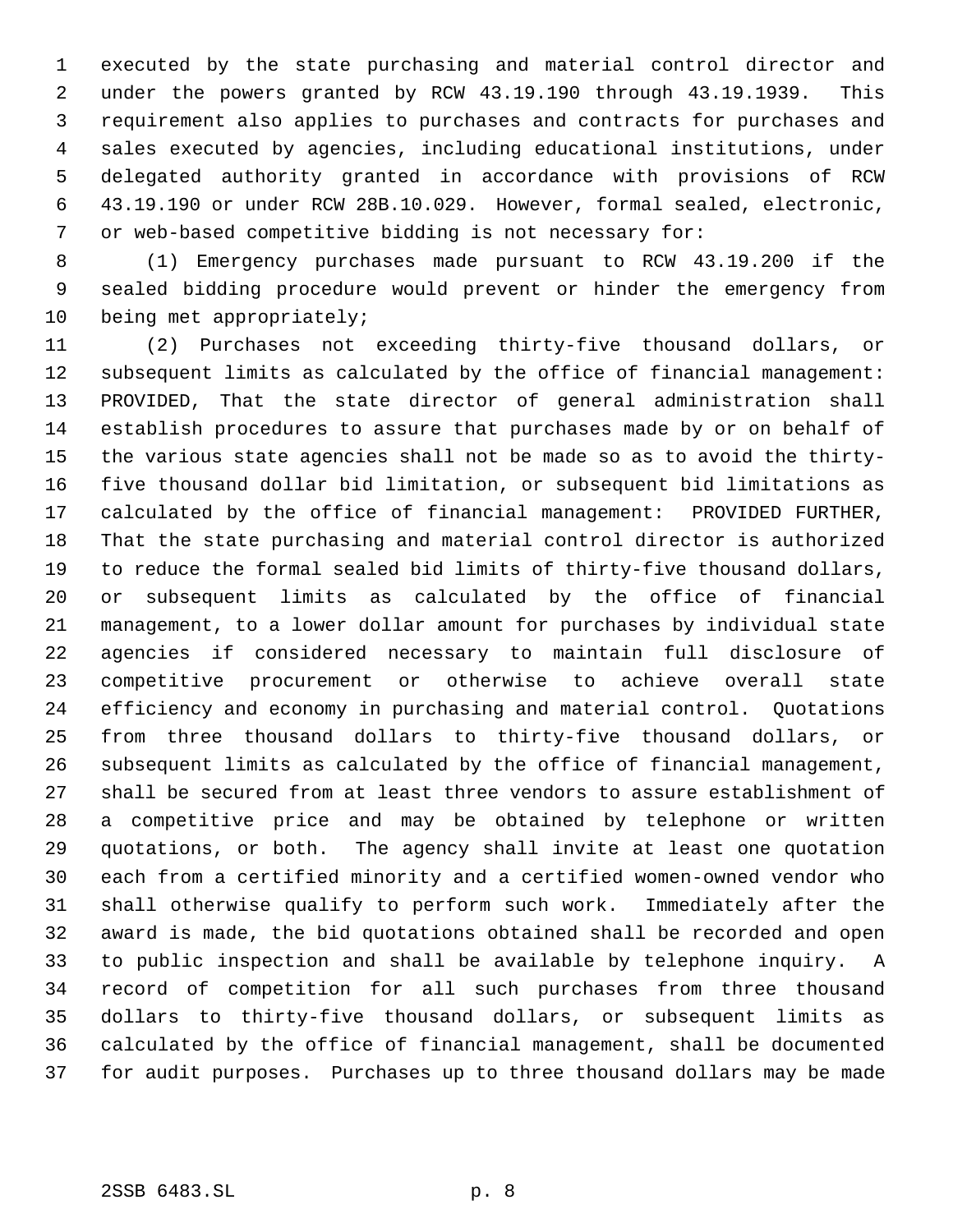without competitive bids based on buyer experience and knowledge of the market in achieving maximum quality at minimum cost;

 (3) Purchases which are clearly and legitimately limited to a single source of supply and purchases involving special facilities, services, or market conditions, in which instances the purchase price may be best established by direct negotiation;

 (4) Purchases of insurance and bonds by the risk management division under RCW 43.41.310;

 (5) Purchases and contracts for vocational rehabilitation clients of the department of social and health services: PROVIDED, That this exemption is effective only when the state purchasing and material control director, after consultation with the director of the division of vocational rehabilitation and appropriate department of social and health services procurement personnel, declares that such purchases may be best executed through direct negotiation with one or more suppliers in order to expeditiously meet the special needs of the state's vocational rehabilitation clients;

 (6) Purchases by universities for hospital operation or biomedical teaching or research purposes and by the state purchasing and material control director, as the agent for state hospitals as defined in RCW 72.23.010, and for health care programs provided in state correctional institutions as defined in RCW 72.65.010(3) and veterans' institutions as defined in RCW 72.36.010 and 72.36.070, made by participating in contracts for materials, supplies, and equipment entered into by nonprofit cooperative hospital group purchasing organizations;

 (7) Purchases for resale by institutions of higher education to other than public agencies when such purchases are for the express purpose of supporting instructional programs and may best be executed through direct negotiation with one or more suppliers in order to meet the special needs of the institution;

 (8) Purchases by institutions of higher education not exceeding thirty-five thousand dollars: PROVIDED, That for purchases between three thousand dollars and thirty-five thousand dollars quotations shall be secured from at least three vendors to assure establishment of a competitive price and may be obtained by telephone or written quotations, or both. For purchases between three thousand dollars and thirty-five thousand dollars, each institution of higher education shall invite at least one quotation each from a certified minority and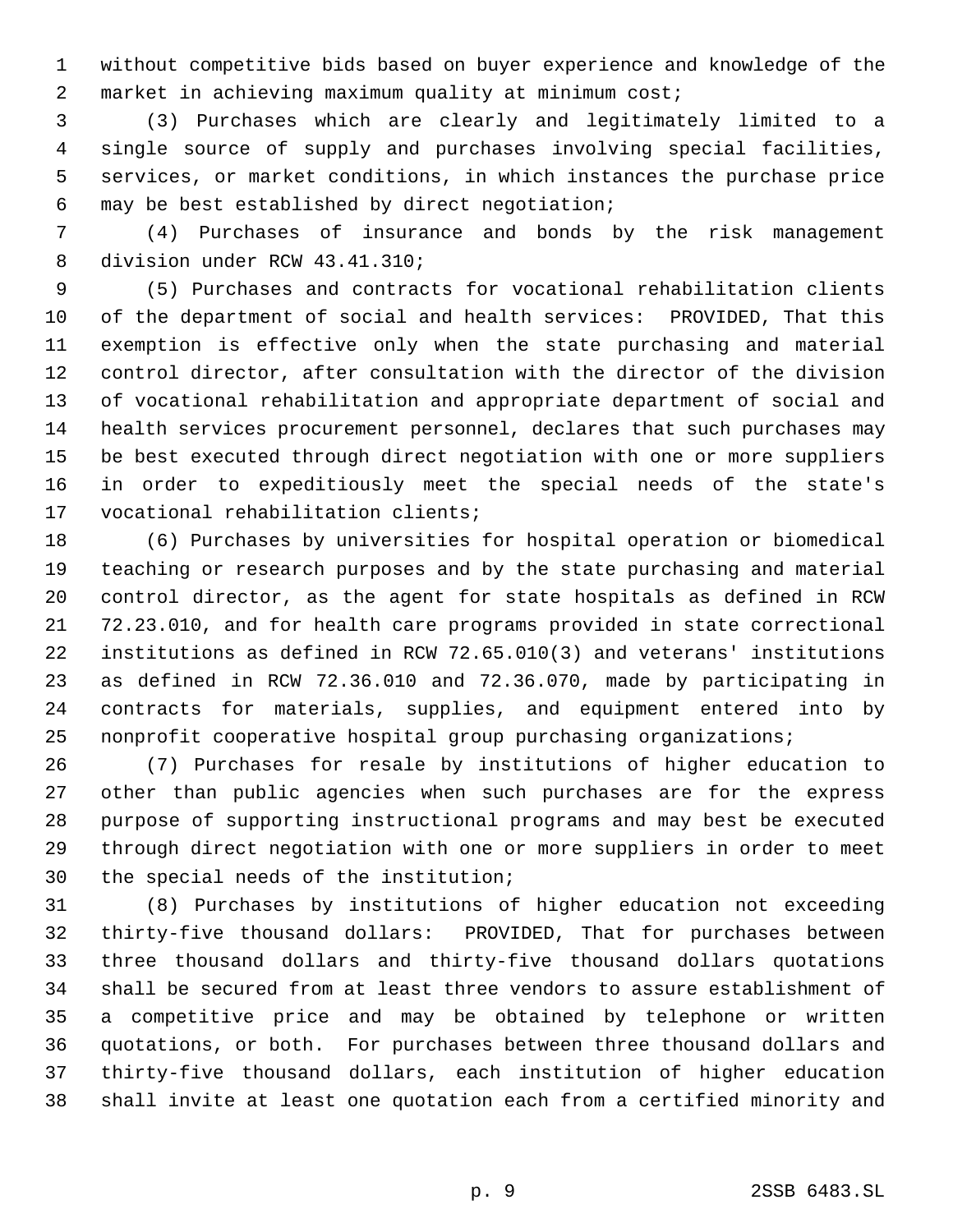a certified women-owned vendor who shall otherwise qualify to perform such work. A record of competition for all such purchases made from three thousand to thirty-five thousand dollars shall be documented for 4 audit purposes; ((and))

 (9) Off-contract purchases of Washington grown food when such food is not available from Washington sources through an existing contract. However, Washington grown food purchased under this subsection must be 8 of an equivalent or better quality than similar food available through 9 the contract and be able to be paid from the agency's existing budget. This requirement also applies to purchases and contracts for purchases 11 executed by state agencies, including institutions of higher education, under delegated authority granted in accordance with RCW 43.19.190 or 13 under RCW 28B.10.029; and

 (10) Negotiation of a contract by the department of transportation, valid until June 30, 2001, with registered tow truck operators to provide roving service patrols in one or more Washington state patrol tow zones whereby those registered tow truck operators wishing to participate would cooperatively, with the department of transportation, develop a demonstration project upon terms and conditions negotiated by the parties.

 Beginning on July 1, 1995, and on July 1st of each succeeding odd- numbered year, the dollar limits specified in this section shall be adjusted as follows: The office of financial management shall calculate such limits by adjusting the previous biennium's limits by the appropriate federal inflationary index reflecting the rate of inflation for the previous biennium. Such amounts shall be rounded to the nearest one hundred dollars. However, the three thousand dollar figure in subsections (2) and (8) of this section may not be adjusted to exceed five thousand dollars.

 As used in this section, "Washington grown" has the definition in section 2 of this act.

 **Sec. 6.** RCW 28A.335.190 and 2005 c 346 s 2 and 2005 c 286 s 1 are each reenacted and amended to read as follows:

 (1) When, in the opinion of the board of directors of any school district, the cost of any furniture, supplies, equipment, building, improvements, or repairs, or other work or purchases, except books, will equal or exceed the sum of fifty thousand dollars, complete plans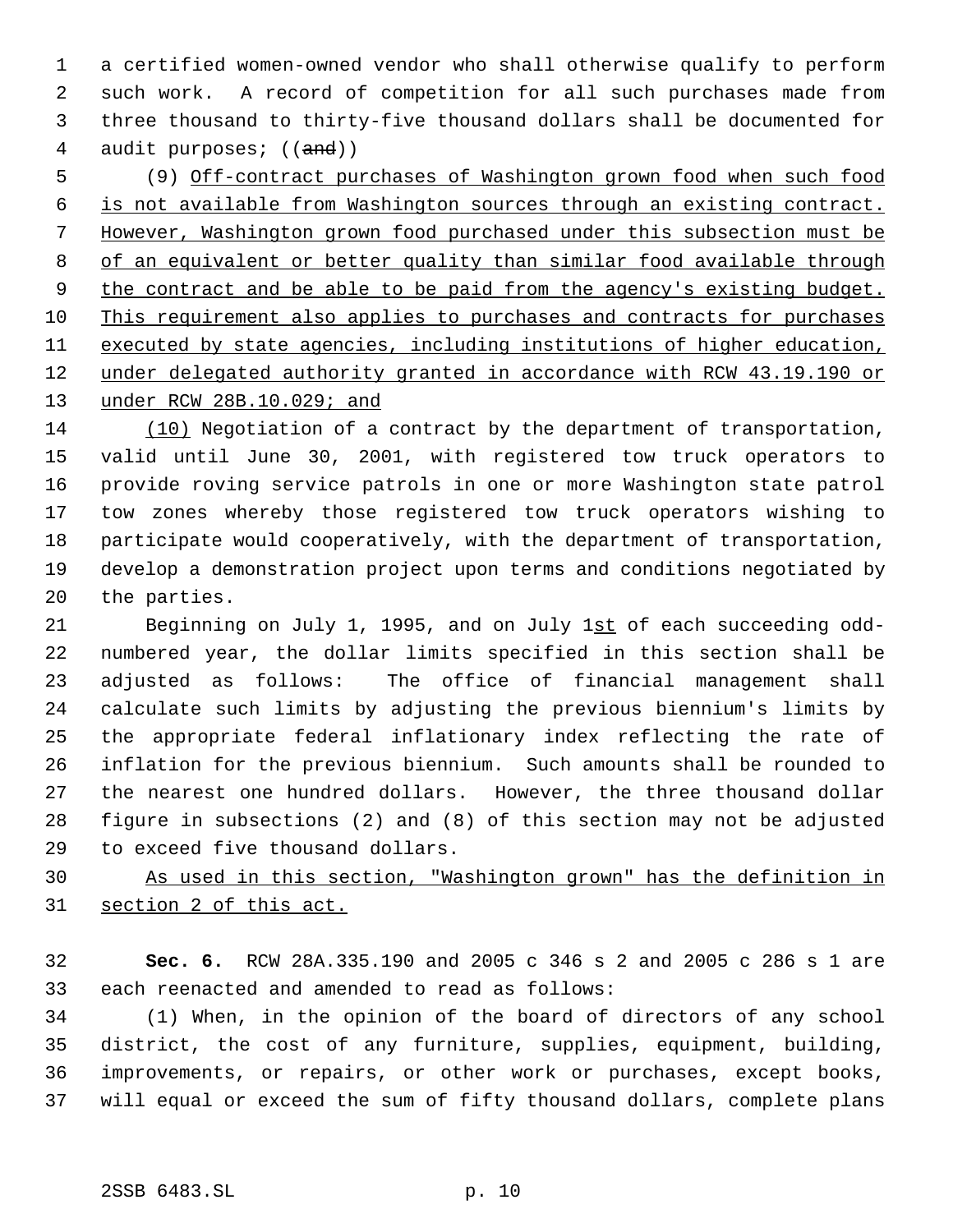and specifications for such work or purchases shall be prepared and notice by publication given in at least one newspaper of general circulation within the district, once each week for two consecutive weeks, of the intention to receive bids and that specifications and other information may be examined at the office of the board or any other officially designated location: PROVIDED, That the board without giving such notice may make improvements or repairs to the property of the district through the shop and repair department of such district when the total of such improvements or repair does not exceed the sum of forty thousand dollars. The cost of any public work, improvement or repair for the purposes of this section shall be the aggregate of all amounts to be paid for labor, material, and equipment on one continuous or interrelated project where work is to be performed simultaneously or in close sequence. The bids shall be in writing and shall be opened and read in public on the date and in the place named in the notice and after being opened shall be filed for public inspection.

 (2) Every purchase of furniture, equipment or supplies, except books, the cost of which is estimated to be in excess of forty thousand dollars, shall be on a competitive basis. The board of directors shall establish a procedure for securing telephone and/or written quotations for such purchases. Whenever the estimated cost is from forty thousand dollars up to seventy-five thousand dollars, the procedure shall require quotations from at least three different sources to be obtained in writing or by telephone, and recorded for public perusal. Whenever the estimated cost is in excess of seventy-five thousand dollars, the public bidding process provided in subsection (1) of this section shall be followed.

 (3) Any school district may purchase goods produced or provided in whole or in part from class II inmate work programs operated by the department of corrections pursuant to RCW 72.09.100, including but not limited to furniture, equipment, or supplies. School districts are encouraged to set as a target to contract, beginning after June 30, 2006, to purchase up to one percent of the total goods required by the school districts each year, goods produced or provided in whole or in part from class II inmate work programs operated by the department of corrections.

 (4) Every building, improvement, repair or other public works project, the cost of which is estimated to be in excess of forty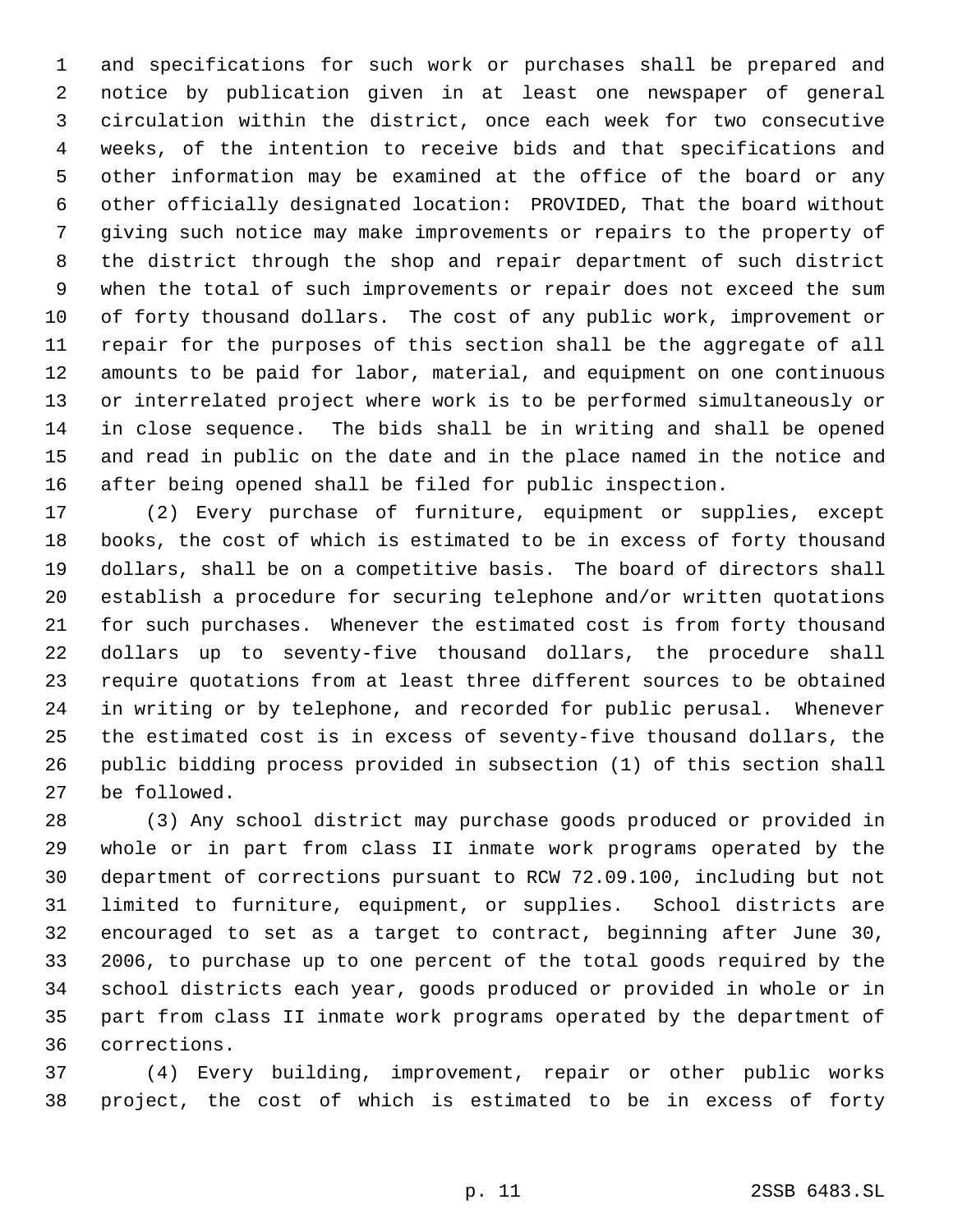thousand dollars, shall be on a competitive bid process. Whenever the estimated cost of a public works project is one hundred thousand dollars or more, the public bidding process provided in subsection (1) of this section shall be followed unless the contract is let using the small works roster process in RCW 39.04.155 or under any other procedure authorized for school districts. One or more school districts may authorize an educational service district to establish and operate a small works roster for the school district under the provisions of RCW 39.04.155.

 (5) The contract for the work or purchase shall be awarded to the lowest responsible bidder as defined in RCW 43.19.1911 but the board may by resolution reject any and all bids and make further calls for bids in the same manner as the original call. On any work or purchase the board shall provide bidding information to any qualified bidder or the bidder's agent, requesting it in person.

 (6) In the event of any emergency when the public interest or property of the district would suffer material injury or damage by delay, upon resolution of the board declaring the existence of such an emergency and reciting the facts constituting the same, the board may waive the requirements of this section with reference to any purchase or contract: PROVIDED, That an "emergency", for the purposes of this section, means a condition likely to result in immediate physical injury to persons or to property of the school district in the absence of prompt remedial action.

 (7) This section does not apply to the direct purchase of school buses by school districts and educational services in accordance with RCW 28A.160.195.

 (8) This section does not apply to the purchase of Washington grown food.

 (9) At the discretion of the board, a school district may develop and implement policies and procedures to facilitate and maximize to the extent practicable, purchases of Washington grown food including, but not limited to, policies that permit a percentage price preference for the purpose of procuring Washington grown food.

 (10) As used in this section, "Washington grown" has the definition in section 2 of this act.

 (11) As used in this section, "price percentage preference" means 38 the percent by which a responsive bid from a responsible bidder whose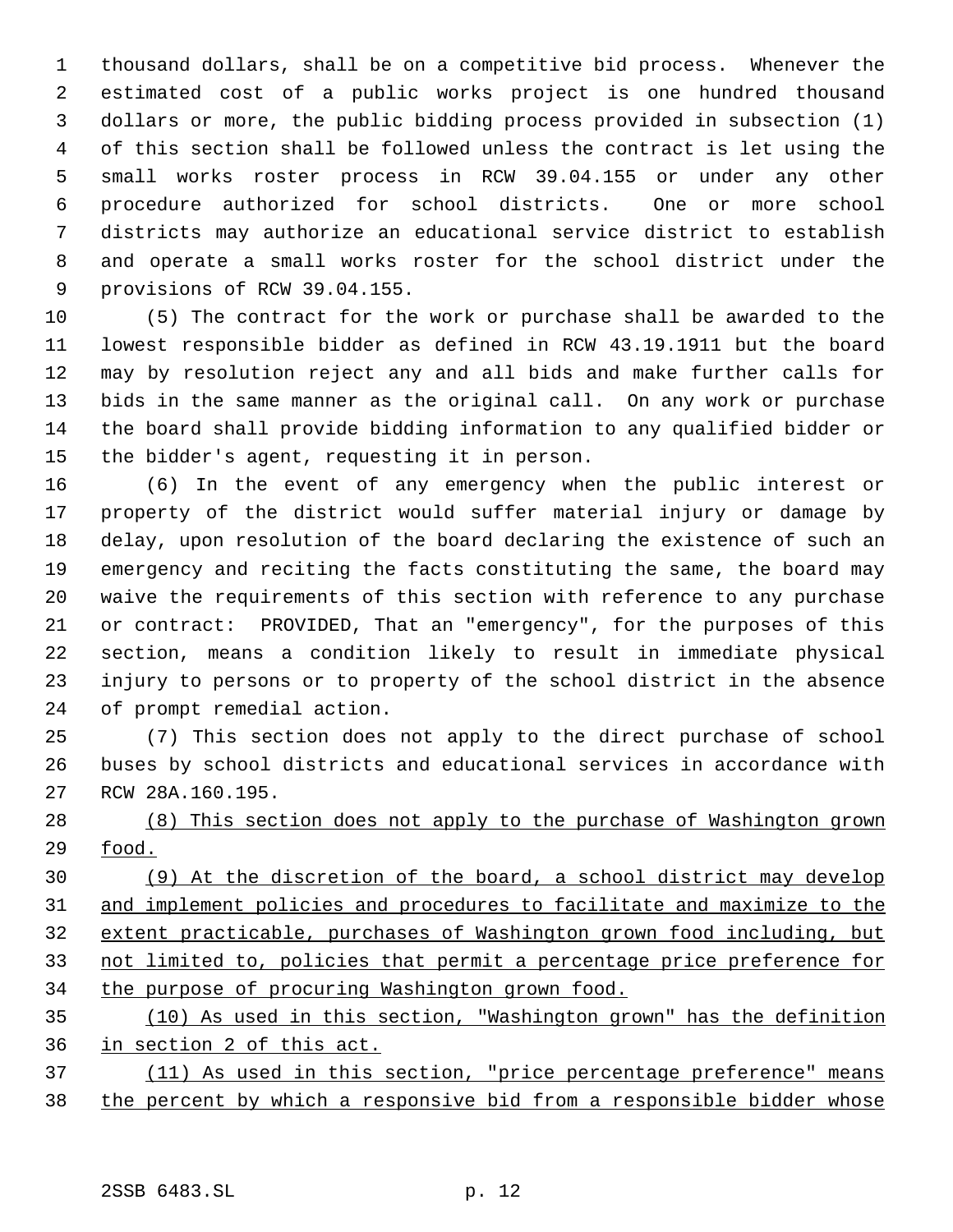product is a Washington grown food may exceed the lowest responsive bid submitted by a responsible bidder whose product is not a Washington grown food.

 NEW SECTION. **Sec. 7.** A new section is added to chapter 28A.320 RCW to read as follows:

 (1) School districts may operate school gardens or farms, as appropriate, for the purpose of growing fruits and vegetables to be used for educational purposes and, where appropriate, to be offered to students through the district nutrition services meal and snack programs. All such foods used in the district's meal and snack programs shall meet appropriate safety standards.

 (2) If a school operates a school garden or farm, students representing various student organizations, including but not limited to vocational programs such as the FFA and 4-H, shall be given the opportunity to be involved in the operation of a school garden or farm. (3) When school gardens or farms are used to educate students about

 agricultural practices, students shall be afforded the opportunity to learn about both organic and conventional growing methods.

 NEW SECTION. **Sec. 8.** A new section is added to chapter 43.70 RCW to read as follows:

 (1) The department shall adopt rules authorizing retail operation farms stores, owned and operated by a farmer and colocated with a site of agricultural production, to participate in the women, infant, and children farmers market nutrition program to provide locally grown, nutritious, unprepared fruits and vegetables to eligible program participants.

 (2) Such rules must meet the provisions of 7 C.F.R. part 3016, uniform administrative requirements for grants and cooperative agreements to state and local governments, as it existed on the effective date of this section, or such subsequent date as may be provided by the department by rule, consistent with the purposes of this section.

 NEW SECTION. **Sec. 9.** FARMERS MARKET TECHNOLOGY IMPROVEMENT PILOT PROGRAM. (1) If funds are provided for this specific purpose, the Washington state farmers market technology improvement pilot program is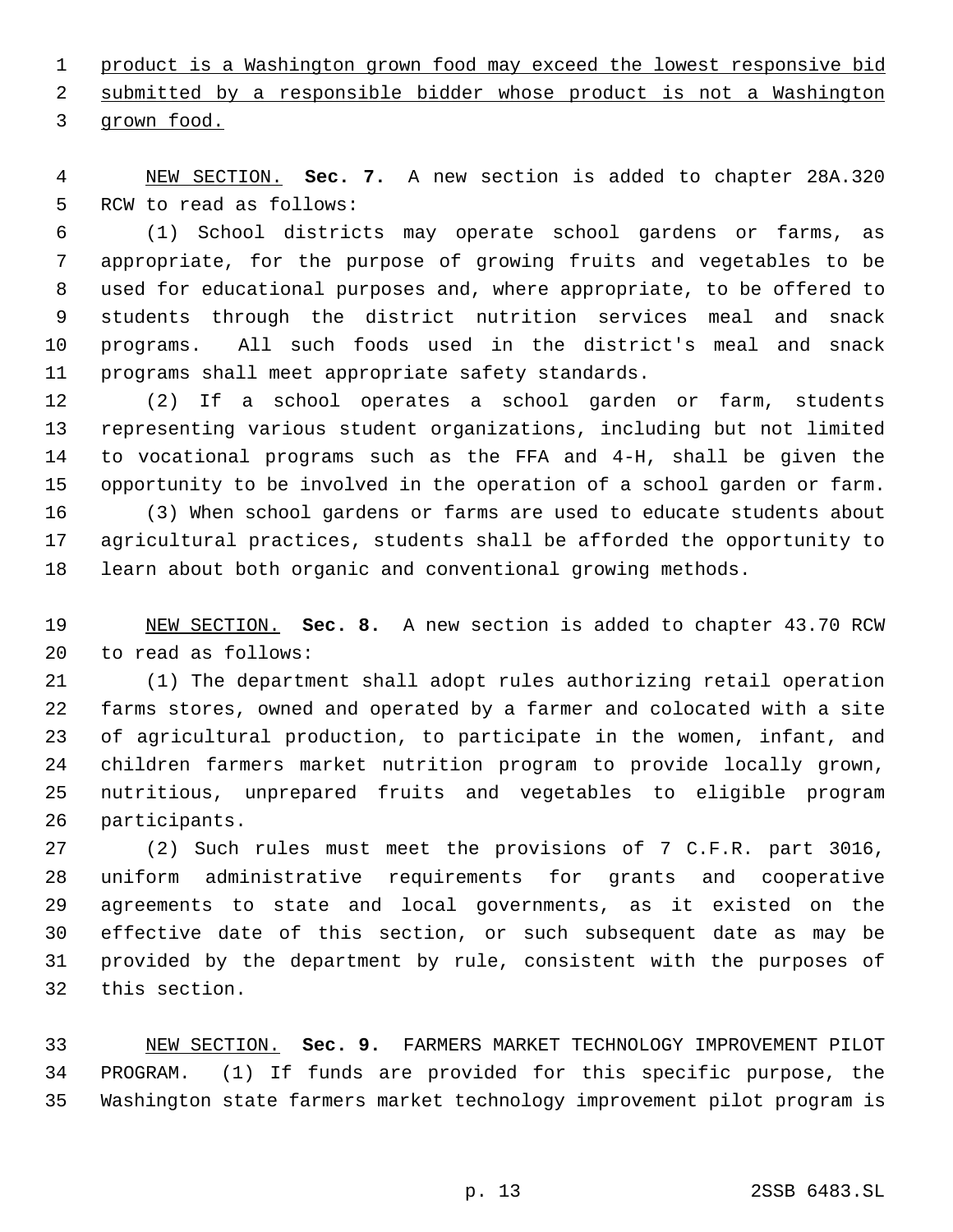created in the department of social and health services to assist farmers markets develop the capability to accept wireless electronic payment cards, including electronic benefits transfers. The purpose of this program is to increase access to fresh fruits and vegetables and quality meat and dairy for all Washington residents and to increase the number of food stamp recipients using food stamp benefits through electronic benefits transfer at farmers markets.

 (2) The department shall work with farmers markets and appropriate associations to ensure that the program serves a balance of rural and urban farmers markets.

 (3) The department shall submit data on the electronic benefits transfer activities conducted pursuant to this section to the appropriate committees of the legislature each biennium beginning on November 15, 2009. Data collected may include information illustrating the demand for the technology and numbers of people using the technology for electronic benefits transfer.

(4) This section expires July 1, 2010.

 NEW SECTION. **Sec. 10.** FARMERS TO FOOD BANKS PILOT PROGRAM. (1) If funds are provided for this specific purpose, the farmers to food banks pilot program is created. In implementing this program, the department of community, trade, and economic development shall conduct a request for proposals to select pilot site communities statewide. Any nonprofit entity qualified under section 501(c)(3) of the internal revenue code that is in the business of delivering social services may submit a proposal. No more than five pilot communities shall be selected based on the following:

 (a) One pilot shall be designated in an urban area that has been negatively impacted by a mass transit infrastructure program, is ethnically diverse, and is located in a city with over five hundred thousand residents;

 (b) At least one pilot must be located east of the crest of the Cascades; and

 (c) At least one pilot must be in a rural county as defined in RCW 43.160.020.

 (2) Funds shall be used in pilot communities for the food bank system to contract with local farmers to provide fruits, vegetables,